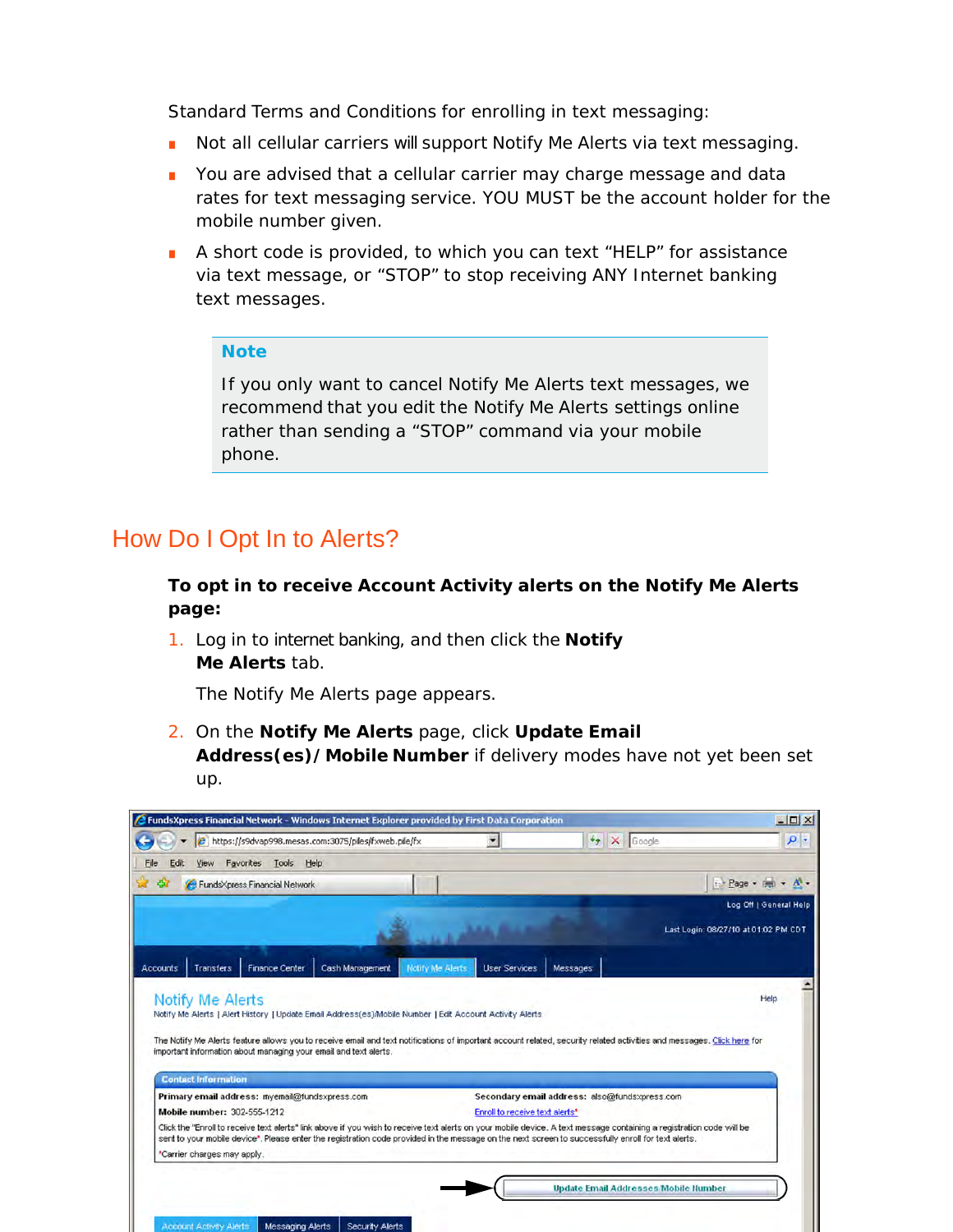*Update Email Address(es)/Mobile Number page appears.*

3. Add or update the email addresses and/or mobile number on this page, then click **Submit**.

|                                                  |                         |                                                                                                                                                        | Log Off   General Help                                                                                                                      |
|--------------------------------------------------|-------------------------|--------------------------------------------------------------------------------------------------------------------------------------------------------|---------------------------------------------------------------------------------------------------------------------------------------------|
|                                                  |                         |                                                                                                                                                        | Last Login: 09/20/10 at 08:53 PM CDT                                                                                                        |
| Finance Center<br>Transfers<br><b>Accounts</b>   | Cash Management         | <b>Liser Services</b><br>Notify Me Alerts<br>Messages                                                                                                  |                                                                                                                                             |
| <b>User Services</b>                             |                         |                                                                                                                                                        | Notify Me Alerts   Help                                                                                                                     |
| <b>Update Email Address(es) Mobile Number</b>    |                         |                                                                                                                                                        |                                                                                                                                             |
|                                                  |                         | Please enter the contact information that you would like to update. Click "Submit" to update these details or "Cancel" to return to the previous page. |                                                                                                                                             |
|                                                  |                         |                                                                                                                                                        |                                                                                                                                             |
| Primary email address:                           | myemail@fundsxpress.com |                                                                                                                                                        |                                                                                                                                             |
| Verify email address:                            |                         |                                                                                                                                                        |                                                                                                                                             |
| <b>Additional Contact Information for Alerts</b> |                         |                                                                                                                                                        |                                                                                                                                             |
| Secondary email address:                         | also@fundsxpress.com    |                                                                                                                                                        | A secondary email address can be designated to receive Notify Me                                                                            |
| Verify email address:                            |                         | Alert notifications.                                                                                                                                   |                                                                                                                                             |
| Mobile phone number:                             | 302-555-1212            | This mobile phone number can be designated to receive Notify Me                                                                                        |                                                                                                                                             |
|                                                  |                         | alerts' on the next screen.                                                                                                                            | Alert notifications. If you add or update your mobile phone number,<br>you will be prompted to enroll your mobile number for receiving text |

#### **For text message alerts:**

#### **Note**

The enrollment process requires you to enter a registration code that is texted to your mobile number, so you should have the mobile device at hand before starting to enroll.

1. You should receive a text message from FundsXpress Financial Network on the mobile device, containing a registration code. *The Enroll your mobile phone number for text alerts page appears*.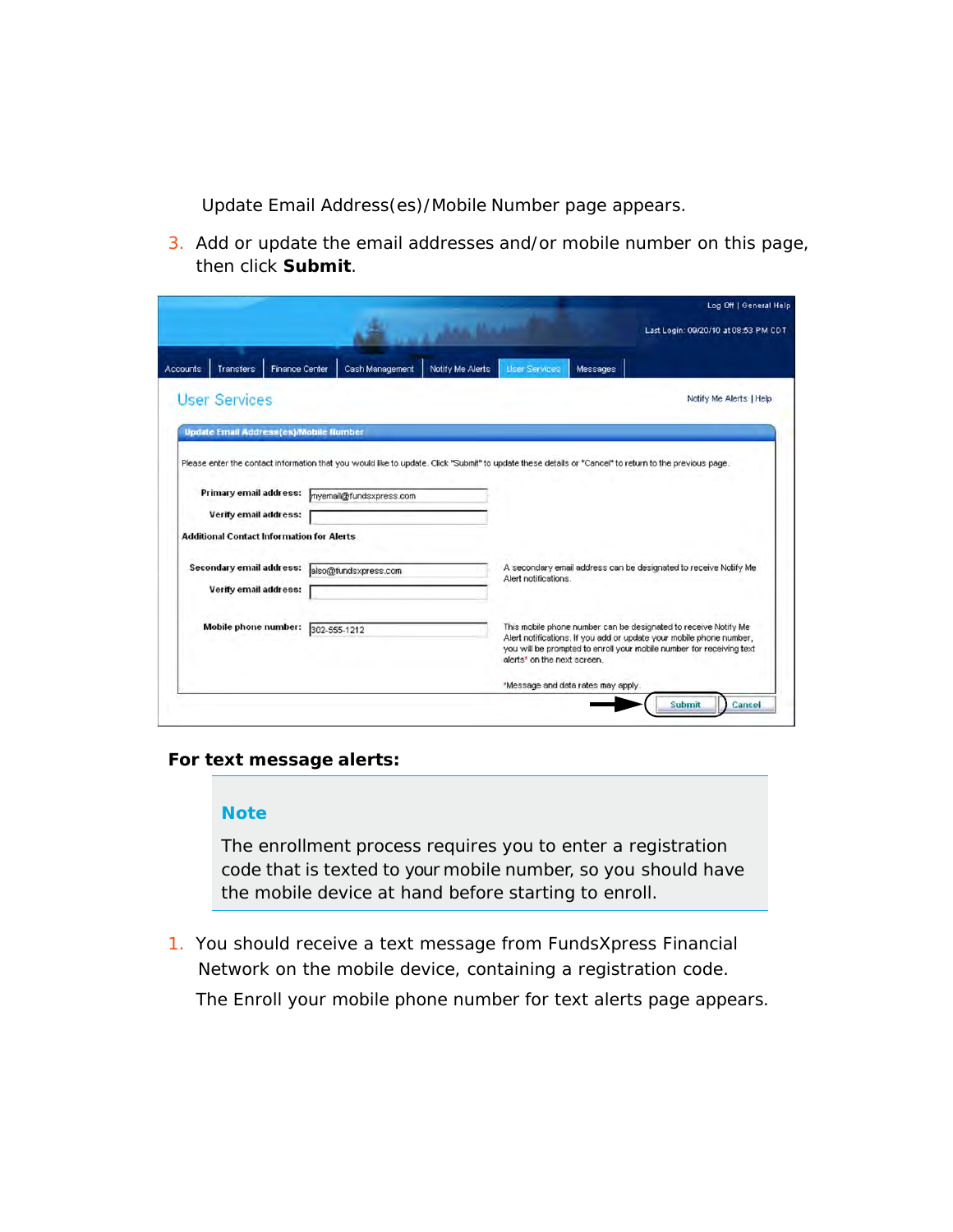|          |                      |                                                    |                                                                                                                                    |                  |                       |          | Log Off   General Help               |
|----------|----------------------|----------------------------------------------------|------------------------------------------------------------------------------------------------------------------------------------|------------------|-----------------------|----------|--------------------------------------|
|          |                      |                                                    |                                                                                                                                    |                  |                       |          | Last Login: 09/20/10 at 08:53 PM CDT |
| Accounts | Transfers            | Finance Center                                     | Cash Management                                                                                                                    | Notify Me Alerts | <b>Liser Services</b> | Messages |                                      |
|          | <b>User Services</b> |                                                    |                                                                                                                                    |                  |                       |          | Help                                 |
|          |                      |                                                    | Notify Me Alerts   Alert History   Update Email Address(es) Mobile Number                                                          |                  |                       |          |                                      |
|          |                      | Eriroll your mobile phone number for text alerts   |                                                                                                                                    |                  |                       |          |                                      |
|          |                      |                                                    | A text message was sent on 10/13/2010 5:58:43 pm ET to your mobile phone number 302-555-1212.*                                     |                  |                       |          |                                      |
|          |                      |                                                    | Please enter the registration code provided in the message:                                                                        |                  |                       |          |                                      |
|          |                      |                                                    | Click "Submit" to process your request. Click "Cancel" to return to the previous page.                                             |                  |                       |          |                                      |
|          |                      |                                                    | Click here if you have not received the registration code on your mobile device and would like to receive a new registration code. |                  |                       |          |                                      |
|          |                      |                                                    |                                                                                                                                    |                  |                       |          |                                      |
|          |                      |                                                    | 'This service is supported on the following cellular carriers:                                                                     |                  |                       |          |                                      |
|          |                      | Cellular South, Unicel, Centennial, Ntelos.        | AT&T, Sprint, Nextel, Verizon Wireless, US Cellular®, T-Mobile®, Cellular One Dobson, Cincinati Bell, Alltel, Virgin Mobile USA,   |                  |                       |          |                                      |
|          |                      | 'Message and Data Rates May Apply.                 |                                                                                                                                    |                  |                       |          |                                      |
|          | permission to do so. |                                                    | By enrolling your mobile phone number for text alerts, you certify that you are the account holder (or) have the account holder's  |                  |                       |          |                                      |
| 1701.    |                      |                                                    | For help or information on these programs, send "HELP" to 30697. For additional assistance, contact BankAtlantic at 1-800-741-     |                  |                       |          |                                      |
|          |                      | To cancel your plan, send "STOP" to 30697 anytime. |                                                                                                                                    |                  |                       |          |                                      |
|          |                      | Message frequency depends on the alert settings.   |                                                                                                                                    |                  |                       |          |                                      |
|          |                      |                                                    | To cancel your plan, send "STOP" to 30697 anytime.                                                                                 |                  |                       |          |                                      |
|          |                      |                                                    | I I have read and agree to the Terms and Conditions.                                                                               |                  |                       |          |                                      |
|          |                      |                                                    |                                                                                                                                    |                  |                       | Submit   | Cancel                               |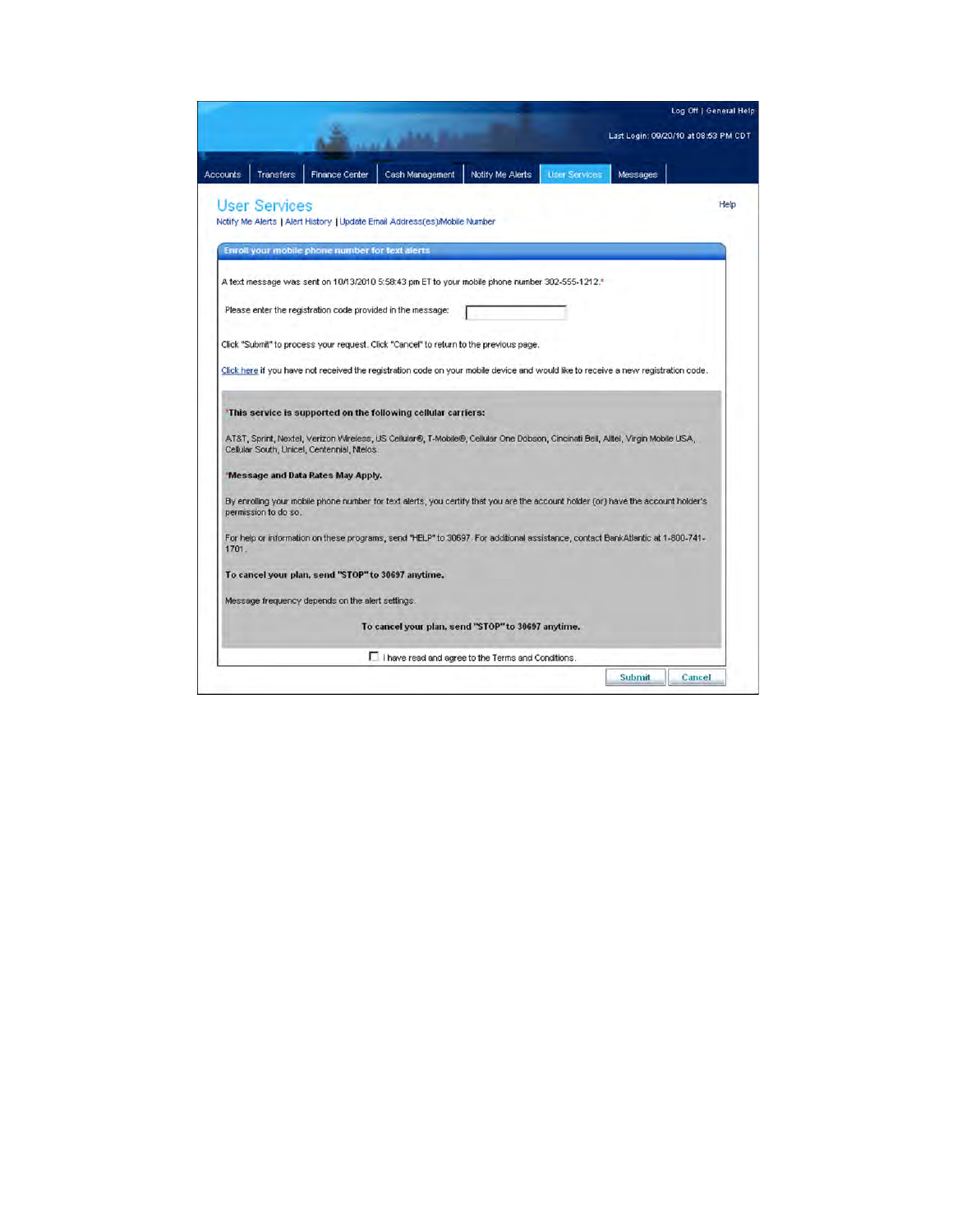2. In the text box enter the registration code that was received.

If you did not receive a registration code, use the **Click here** link provided on this page to request that another code be sent.

- 3. Click the **I have read and agree to Terms and Conditions** checkbox.
- 4. Click **Submit** to complete enrollment.

*The Text Alert Enrollment Confirmation page appears*.

#### **IF YOU ENTERED AN EMAIL ADDRESS**

- 1. You will receive an email verification to new and old delivery modes that contact information has changed.
- 2. Return to the Notify Me Alerts page, and use the **Click here** link to view more information about external email notifications.

| <b>Accounts</b> | <b>Transfers</b> | <b>Finance Center</b> | Cash Management                                                                                                                                                                                                                            | <b>Idify Me Alerts</b> | <b>User Services</b> | <b>Messages</b> |  |
|-----------------|------------------|-----------------------|--------------------------------------------------------------------------------------------------------------------------------------------------------------------------------------------------------------------------------------------|------------------------|----------------------|-----------------|--|
|                 | Notify Me Alerts |                       | Notify Me Alerts   Alert History   Update Email Address(es)/Mobile Number   Edit Account Activity Alerts                                                                                                                                   |                        |                      |                 |  |
|                 |                  |                       | The Notify Me Alerts feature allows you to receive email and text notifications of important account related, security related activities and messages. Click here for<br>important information about managing your email and text alerts. |                        |                      |                 |  |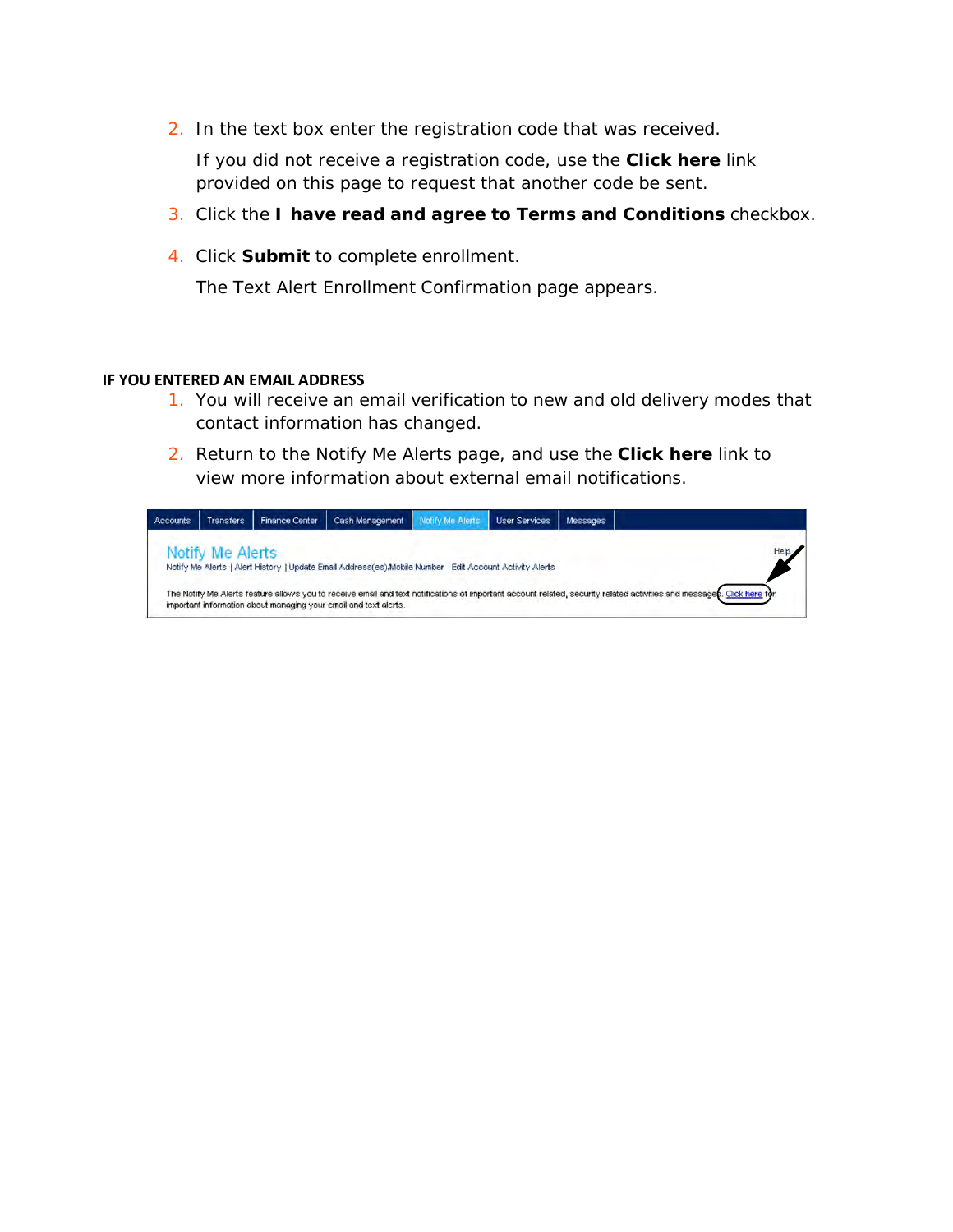#### *The Important Information page appears*.



6. Click **Close Window** to return to the Notify Me Alerts page.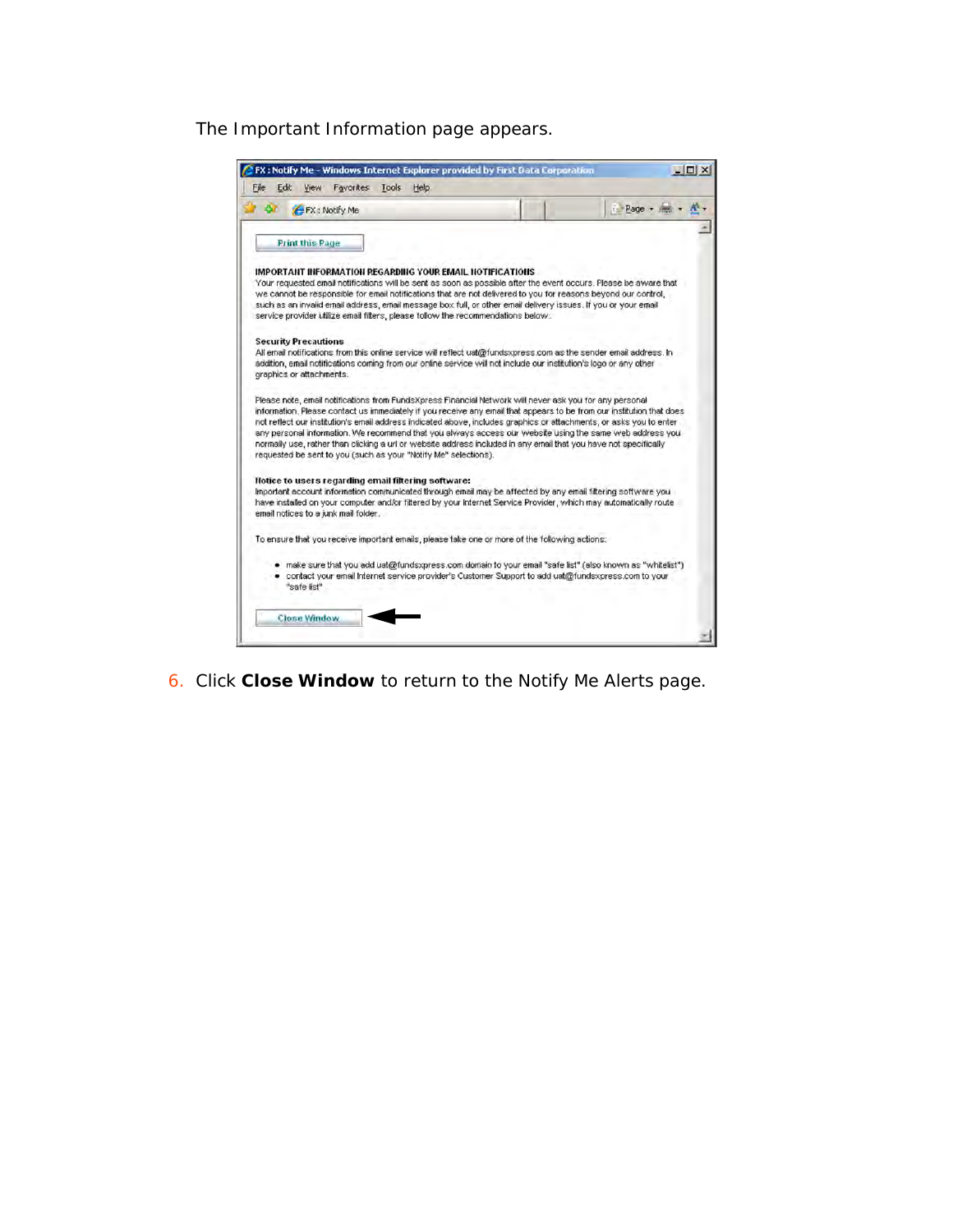# How Do I Set Up Account Activity Alerts?

 1. To set up account activity alerts, click **Edit Account Activity Alerts**. (The **Not Set** or **edit** links can also be used.)

*The Accounts selection page appears, showing all accounts*.

| Accounts | Transfers                 | Finance Center                                 | Cash Management                                                                                                     | <b>Notify Me Alerts</b> | <b>User Services</b> | Messages |           |      |
|----------|---------------------------|------------------------------------------------|---------------------------------------------------------------------------------------------------------------------|-------------------------|----------------------|----------|-----------|------|
|          | Notify Me Alerts          |                                                | Notify Me Alerts   Alert History   Update Email Address(es) Mobile Number   Edit Account Activity Alerts            |                         |                      |          |           | Help |
|          | <b>Accounts Selection</b> |                                                |                                                                                                                     |                         |                      |          |           |      |
|          |                           |                                                | Select the account(s) for which you wish to edit the alerts and click the "Edit Alert on Selected Accounts" button. |                         |                      |          |           |      |
|          |                           | Click "Cancel" to return to the previous page. |                                                                                                                     |                         |                      |          |           |      |
|          | Select                    | <b>Account Hame</b>                            |                                                                                                                     |                         | <b>Account Type</b>  |          | Account # |      |
|          | п                         | my checking                                    |                                                                                                                     |                         | Club Checking        |          | *0058     |      |
|          | г                         | rainy day savings                              |                                                                                                                     | Savings                 |                      |          | *0056     |      |
|          | □                         | Mickey Mouse                                   |                                                                                                                     |                         | Consumer Loan        |          | *0008     |      |
|          | г                         | Mickey Mouse                                   |                                                                                                                     |                         | 180 Day CD           |          | *1886     |      |
|          |                           |                                                |                                                                                                                     |                         |                      |          |           |      |
|          | г                         | FxTester 1                                     |                                                                                                                     |                         | Line of Credit       |          | *0058     |      |

2. Use the checkboxes to select the accounts on which to edit alerts, then click **Edit Alert on Selected Accounts**.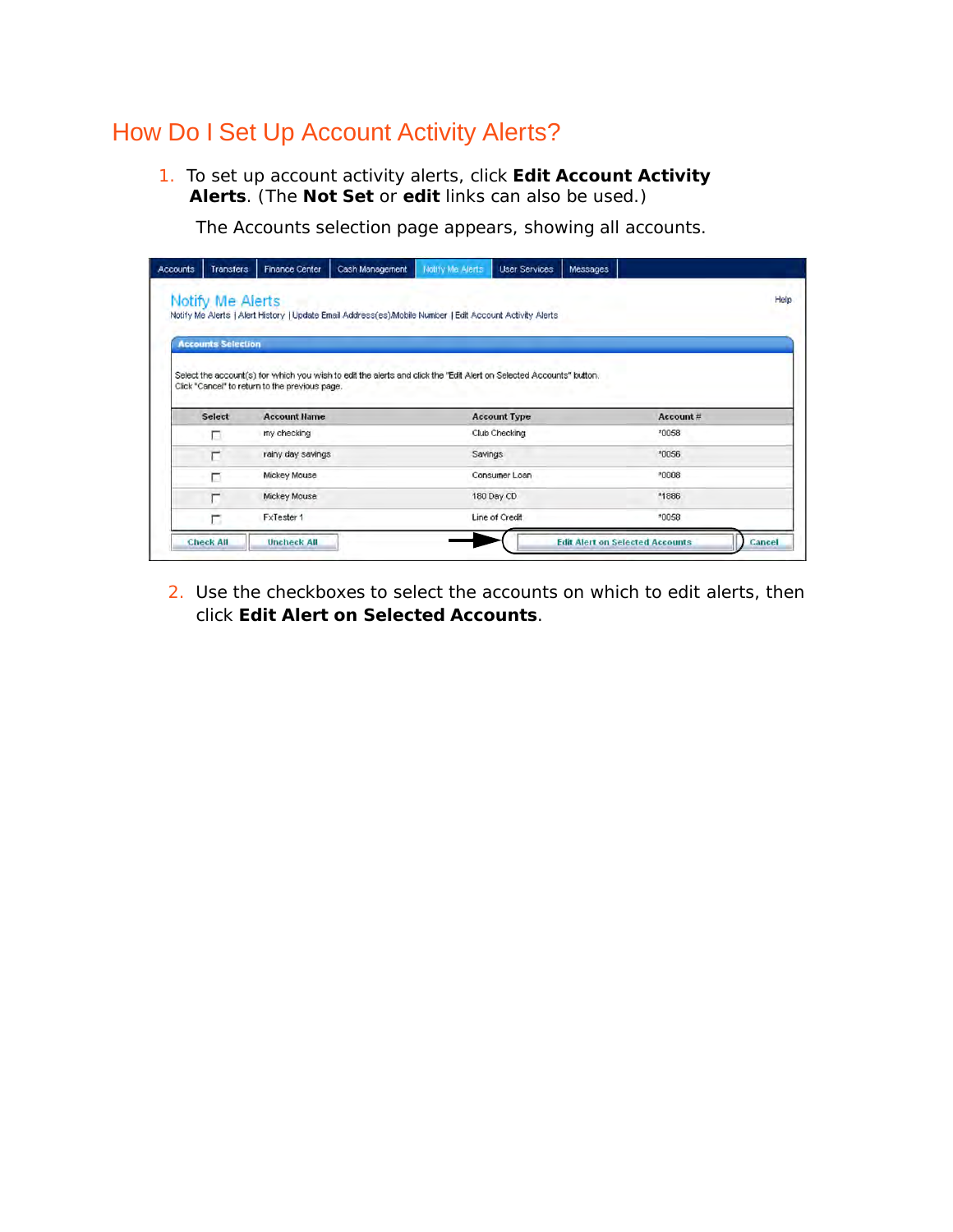*The Edit Account Activity Alert page appears, showing all settings for each account activity alert for the accounts you selected*.

| Notify Me Alerts   Alert History   Update Email Address(es)/Mobile Number   Edit Account Activity Alerts                                                                                                                 |                                                                                                             |
|--------------------------------------------------------------------------------------------------------------------------------------------------------------------------------------------------------------------------|-------------------------------------------------------------------------------------------------------------|
| <b>Edit Account Activity Alert</b>                                                                                                                                                                                       |                                                                                                             |
| Add or edit your account activity alerts. Select your preferred delivery method for receiving each of the Account Activity alerts. Click "Submit" to process your<br>request or "Cancel" to return to the previous page. |                                                                                                             |
| <b>Select Account Activity</b>                                                                                                                                                                                           |                                                                                                             |
| Selected Account: my checking:*0058                                                                                                                                                                                      |                                                                                                             |
| Alert                                                                                                                                                                                                                    | Send to                                                                                                     |
| <b>Account Balance</b><br>Notify me daily<br>of the balance in account my checking:'0058                                                                                                                                 | myemail@fundsxpress.com (Primary email)<br>also@fundsxpress.com (Secondary email)<br>302-555-1212 (Mobile)  |
| <b>Account Overdrawn</b><br>Notify me when the balance is below \$0.00 in account my checking:'0058                                                                                                                      | myemail@fundsxpress.com (Primary email)<br>also@fundsxpress.com (Secondary email)<br>302-555-1212 (Mobile)  |
| Balance > \$<br>Notify me when the balance is more than \$<br>in account my checking:'0058                                                                                                                               | myemail@fundsxpress.com (Primary email)<br>also@fundsxpress.com (Secondary email)<br>302-555-1212 (Mobile)  |
| Balance <<br>Notify me when the balance is less than \$10000.00<br>in account my checking:'0058                                                                                                                          | myemail@tundsxpress.com (Primary email)<br>valso@fundsxpress.com (Secondary email)<br>302-555-1212 (Mobile) |
| Check #(s) Cleared<br>Notify me when check(s) $#$<br>clear account my checking:'0058                                                                                                                                     | myemail@fundsxpress.com (Primary email)<br>also@fundsxpress.com (Secondary email)<br>302-555-1212 (Mobile)  |
| Deposit Made > \$<br>Notify me when a deposit over \$<br>is made in account my checking:'0058                                                                                                                            | myemail@tundsxpress.com (Primary email)<br>also@fundsxpress.com (Secondary email)<br>302-555-1212 (Mobile)  |
| Transaction > \$<br>Notify me when a transaction over \$<br>clears the account my checking:'0058                                                                                                                         | myemail@fundsxpress.com (Primary email)<br>also@fundsxpress.com (Secondary email)<br>302-555-1212 (Mobile)  |
| <b>Select Account Activity</b>                                                                                                                                                                                           |                                                                                                             |
| Selected Account: rainy day savings:*0056<br>Alert                                                                                                                                                                       | <b>Send to</b>                                                                                              |
| <b>Account Balance</b>                                                                                                                                                                                                   |                                                                                                             |
|                                                                                                                                                                                                                          | myemail@fundsxpress.com (Primary email)                                                                     |

This page provides a separate Select Account Activity section for each of your accounts. In each section, all possible Account Activity alerts are listed, and for each alert, the available delivery modes. If some alerts have already been set up, they show the delivery modes selected in the **Send to** column, as well as any other settings (such as an amount) that have been specified for them.

3. For each account, click the checkboxes in the **Send to** column to select delivery modes for the alerts you want to receive, or remove delivery modes for the ones you do not want.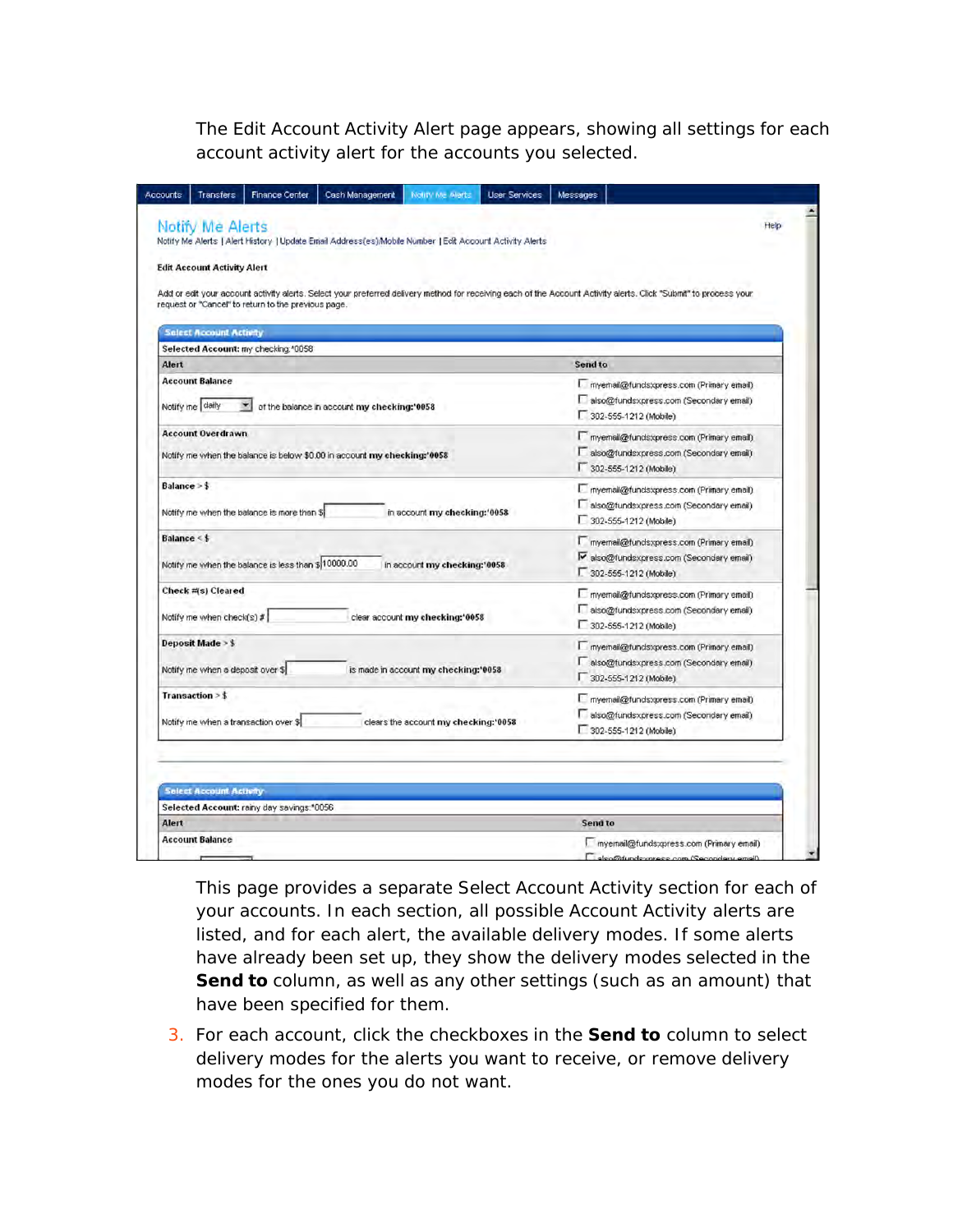4. For each alert that has at least one delivery mode selected, you will set the alert's parameter.

| <b>Alert</b>             | <b>Description</b>                                                                                                                                                                                              |
|--------------------------|-----------------------------------------------------------------------------------------------------------------------------------------------------------------------------------------------------------------|
| <b>Account Balance</b>   | Sends a notification at regular intervals<br>containing the amount of the current<br>account balance.                                                                                                           |
|                          | Select a frequency for the alert: daily,<br>weekly, biweekly, or monthly. For a<br>weekly, biweekly, or monthly frequency,<br>an additional drop-down list appears,<br>allowing selection of the preferred day. |
| <b>Account Overdrawn</b> | Sends a notification when the account has<br>been overdrawn.                                                                                                                                                    |
| Balance $>$ \$           | Sends a notification when the account's<br>balance is above the specified amount.                                                                                                                               |
|                          | Enter a balance amount.                                                                                                                                                                                         |
| Balance $<$ \$           | Sends a notification when the account's<br>balance is below the specified amount.                                                                                                                               |
|                          | <b>Enter a balance amount.</b>                                                                                                                                                                                  |
| Check $#(s)$ Cleared     | Sends a notification when the specified<br>checks clear on the selected account.                                                                                                                                |
|                          | <b>Enter one or more check numbers.</b>                                                                                                                                                                         |
| Deposit Made $>$ \$      | Sends a notification when a deposit over a<br>specified amount is made on the account.                                                                                                                          |
|                          | <b>Enter a deposit amount.</b>                                                                                                                                                                                  |
| Transaction $>$ \$       | Sends a notification when any transaction<br>over the specified amount is made on the<br>account.                                                                                                               |
|                          | <b>Enter a transaction amount.</b>                                                                                                                                                                              |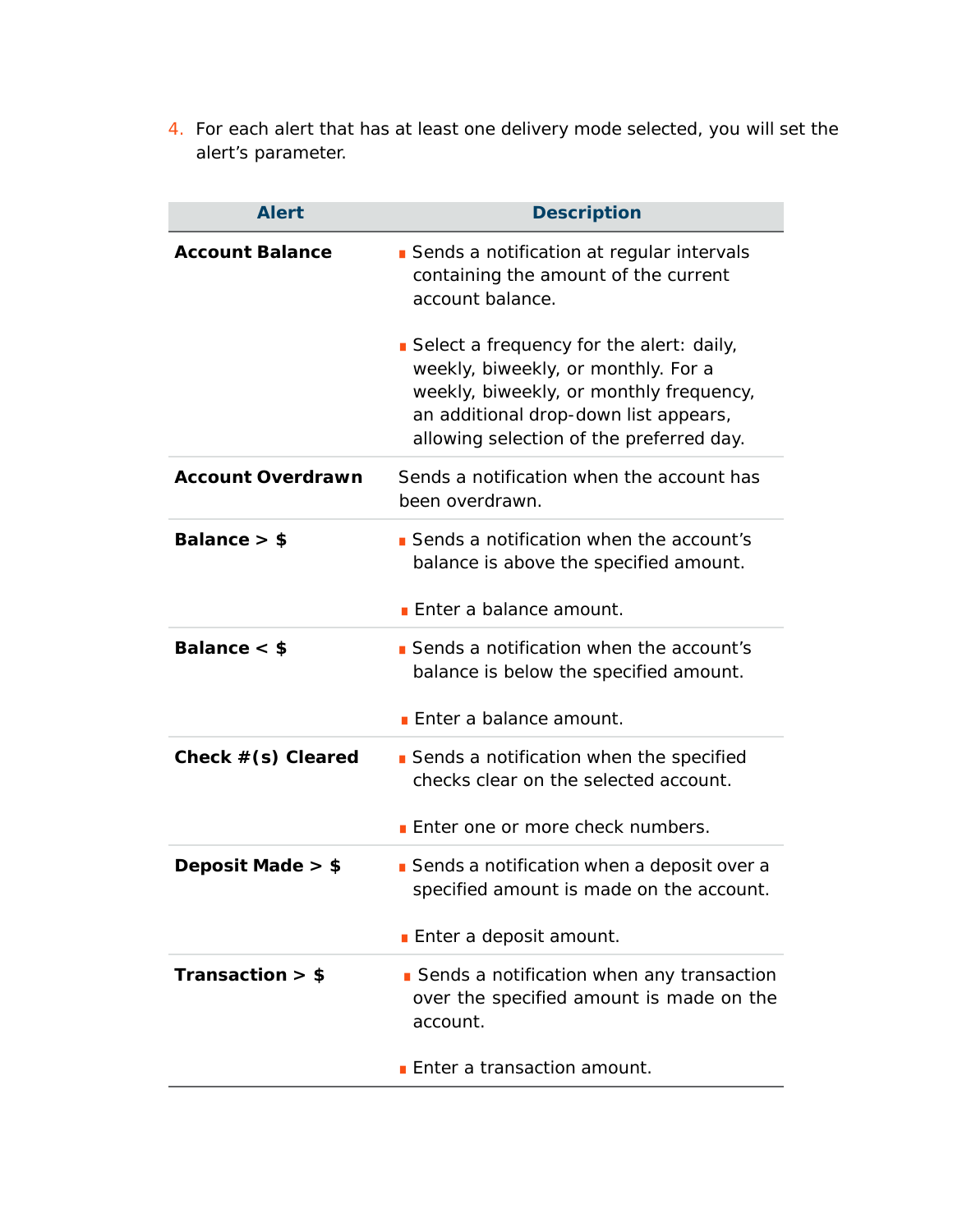5. Click **Submit** to save changes.

| Selected Account: rainy day savings:*0056                                      |                                          |
|--------------------------------------------------------------------------------|------------------------------------------|
| Alert                                                                          | Send to                                  |
| <b>Account Balance</b>                                                         | myemail@fundsxpress.com (Primary email)  |
| Notify me daily                                                                | also@fundsxpress.com (Secondary email)   |
| of the balance in account rainy day savings:'0056                              | 302-555-1212 (Mobile)                    |
| <b>Account Overdrawn</b>                                                       | myemail@fundsxpress.com (Primary email)  |
| Notify me when the balance is below \$0.00 in account rainy day savings: '0056 | also@fundsxpress.com (Secondary email)   |
|                                                                                | 302-555-1212 (Mobile)                    |
| Balance > \$                                                                   | myemail@fundsxpress.com (Primary email)  |
| Notify me when the balance is more than \$ 10000.00                            | v also@fundsxpress.com (Secondary email) |
| in account rainy day savings:'0056                                             | 302-555-1212 (Mobile)                    |
| Balance <                                                                      | myemail@fundsxpress.com (Primary email)  |
| Notify me when the balance is less than \$10000.00                             | v also@fundsxpress.com (Secondary email) |
| in account rainy day savings:'0056                                             | 302-555-1212 (Mobile)                    |
| Check #(s) Cleared                                                             | myemail@fundsxpress.com (Primary email)  |
| Notify me when check(s) $#$                                                    | also@fundsxpress.com (Secondary email)   |
| clear account rainy day savings:'0056                                          | 302-555-1212 (Mobile)                    |
| Deposit Made > \$                                                              | myernail@fundsxpress.com (Primary email) |
| Notify me when a deposit over \$                                               | also@fundsxpress.com (Secondary email)   |
| is made in account rainy day savings:'0056                                     | 302-555-1212 (Mobile)                    |
| Transaction > \$                                                               | myemail@fundsxpress.com (Primary email)  |
| Notify me when a transaction over \$                                           | also@fundsxpress.com (Zecondary email)   |
| clears the account rainy day savings:'0056                                     | 302-555-1212 (Mobile                     |

*A confirmation screen appears briefly, and then the Notify Me Alerts page appears with the Account Activity Alerts list showing the number of accounts that have alerts set*.

| <b>Account Activity Alerts</b><br>Messaging Alerts | Security Alerts                                                                                                                                                                                                                                                                                                          |                                     |
|----------------------------------------------------|--------------------------------------------------------------------------------------------------------------------------------------------------------------------------------------------------------------------------------------------------------------------------------------------------------------------------|-------------------------------------|
| <b>Account Activity Alerts</b>                     |                                                                                                                                                                                                                                                                                                                          |                                     |
| set it for one or more accounts.                   | You can elect to be notified whenever any of the following activity occurs on the selected accounts. Click here for a definition of each alert.<br>Click the "Edit Account Activity Alerts" button to set alerts and their delivery methods for one or more accounts. Click "edit" link for an Account activity alert to |                                     |
| <b>Account Activity Alerts</b>                     | # of Accounts Selected                                                                                                                                                                                                                                                                                                   | <b>Make a Selection</b>             |
| Account Balance                                    | Not Set                                                                                                                                                                                                                                                                                                                  | $>$ edit                            |
| Account Overdrawn                                  | 2 Accounts                                                                                                                                                                                                                                                                                                               | > edit > delete                     |
| Balance > \$                                       | 2 Accounts                                                                                                                                                                                                                                                                                                               | edit > delete                       |
| Balance < \$                                       | 4 Accounts                                                                                                                                                                                                                                                                                                               | b edit b delete                     |
| Check #(s) Cleared                                 | Not Set                                                                                                                                                                                                                                                                                                                  | edit                                |
| Deposit Made $>$ \$                                | Not Set                                                                                                                                                                                                                                                                                                                  | > edit                              |
| Transaction > \$                                   | Not Set                                                                                                                                                                                                                                                                                                                  | $>$ edit                            |
|                                                    |                                                                                                                                                                                                                                                                                                                          | <b>Edit Account Activity Alerts</b> |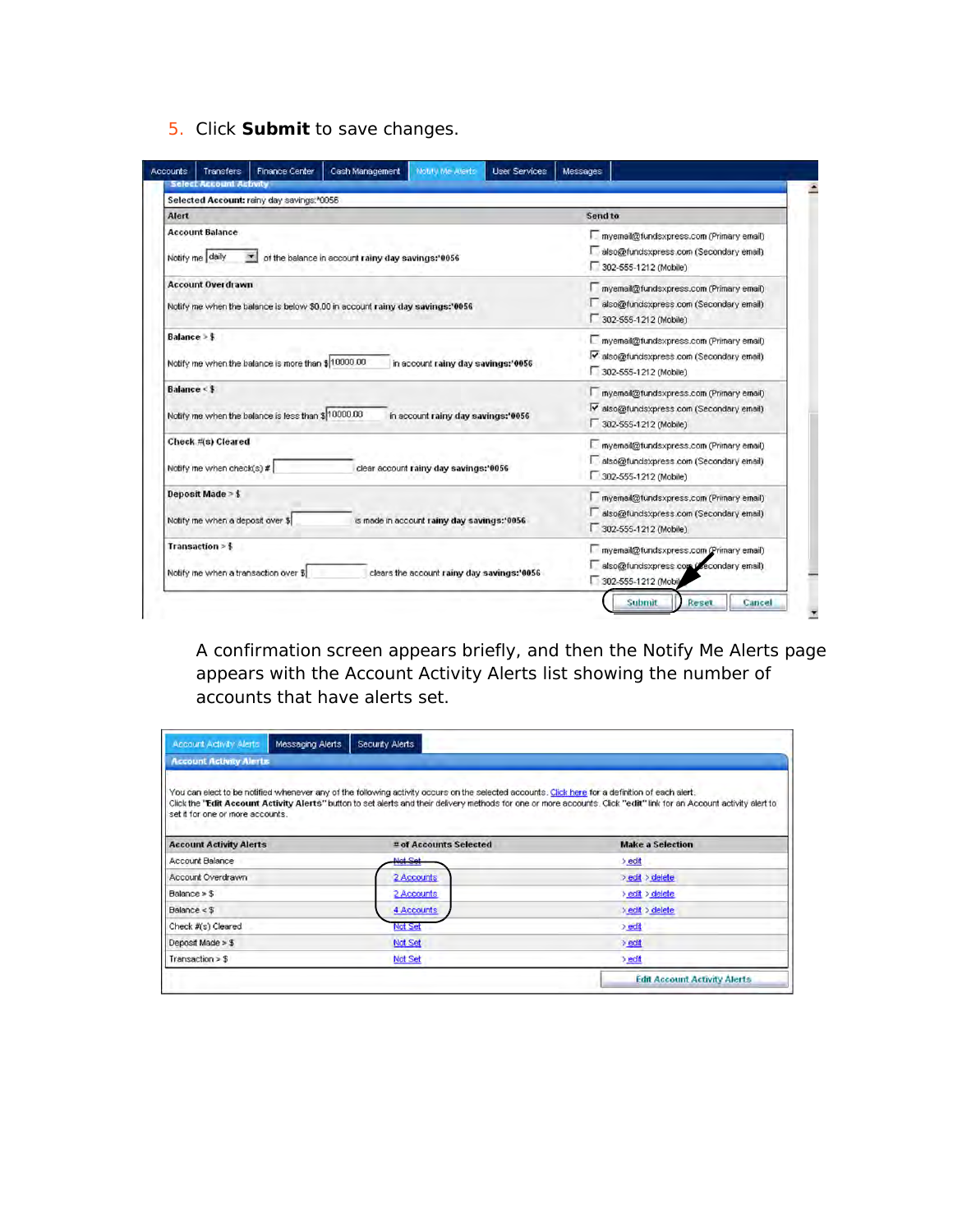## Setting Up Messaging and Security Alerts

Setting up Messaging alerts and Security alerts is almost the same as Account Activity alerts, except that there is no need to select accounts.

- 1. Select the appropriate sub-tab on the Notify Me Alerts page.
	- ◆ The **Messaging Alerts** sub-tab looks like this:

| Transfers                      | <b>Finance Center</b>                                    | Cash Management                                                                                          | Notify Me Alerts | <b>User Services</b>           | Messages                      |                                                                                                                                                                                                                                                                                                                                         |
|--------------------------------|----------------------------------------------------------|----------------------------------------------------------------------------------------------------------|------------------|--------------------------------|-------------------------------|-----------------------------------------------------------------------------------------------------------------------------------------------------------------------------------------------------------------------------------------------------------------------------------------------------------------------------------------|
| Notify Me Alerts               |                                                          | Notify Me Alerts   Alert History   Update Email Address(es)/Mobile Number   Edit Account Activity Alerts |                  |                                |                               | Help                                                                                                                                                                                                                                                                                                                                    |
|                                |                                                          | important information about managing your email and text alerts.                                         |                  |                                |                               | The Notify Me Alerts feature allows you to receive email and text notifications of important account related, security related activities and messages. Click here for                                                                                                                                                                  |
| <b>Contact Information</b>     |                                                          |                                                                                                          |                  |                                |                               |                                                                                                                                                                                                                                                                                                                                         |
|                                | Primary email address: myemail@fundsxpress.com           |                                                                                                          |                  |                                |                               | Secondary email address: also@fundsxpress.com                                                                                                                                                                                                                                                                                           |
| Mobile number: 302-555-1212    |                                                          |                                                                                                          |                  | Enroll to receive text alerts" |                               |                                                                                                                                                                                                                                                                                                                                         |
|                                |                                                          |                                                                                                          |                  |                                |                               | Click the "Enroll to receive text alerts" link above if you wish to receive text alerts on your mobile device. A text message containing a registration code will be<br>sent to your mobile device <sup>s</sup> . Please enter the registration code provided in the message on the next screen to successfully enroll for text alerts. |
| *Carrier charges may apply.    |                                                          |                                                                                                          |                  |                                |                               |                                                                                                                                                                                                                                                                                                                                         |
| <b>Account Activity Alerts</b> | Moscoging Aterta                                         | Security Alerts                                                                                          |                  |                                |                               | <b>Update Email Addresses Mobile Humber</b>                                                                                                                                                                                                                                                                                             |
| <b>Messeging Alerts</b>        |                                                          | "Edit" to make changes to your current delivery mode for any of the message categories.                  |                  |                                |                               | You can elect to be notified whenever any of the following messages are sent to your online inbox (i.e. messages accessed under the "Messages" tab). Click                                                                                                                                                                              |
| <b>Hotify Me When:</b>         |                                                          |                                                                                                          |                  |                                | <b>Current Delivery Mode:</b> |                                                                                                                                                                                                                                                                                                                                         |
|                                | Any new message is sent to my online inbox               |                                                                                                          |                  | Not Set                        |                               |                                                                                                                                                                                                                                                                                                                                         |
|                                | A transaction-related message is sent to my online inbox |                                                                                                          |                  | Not Set                        |                               |                                                                                                                                                                                                                                                                                                                                         |
|                                |                                                          | A new online service privilege has been granted or removed                                               |                  |                                |                               | myemail@fundsxpress.com (Primary email)<br>also@fundsxpress.com (Secondary email)                                                                                                                                                                                                                                                       |
|                                | A secure message is sent to my online inbox              |                                                                                                          |                  |                                |                               | myemail@fundsxpress.com (Primary email)<br>also@fundsxpress.com (Secondary email)                                                                                                                                                                                                                                                       |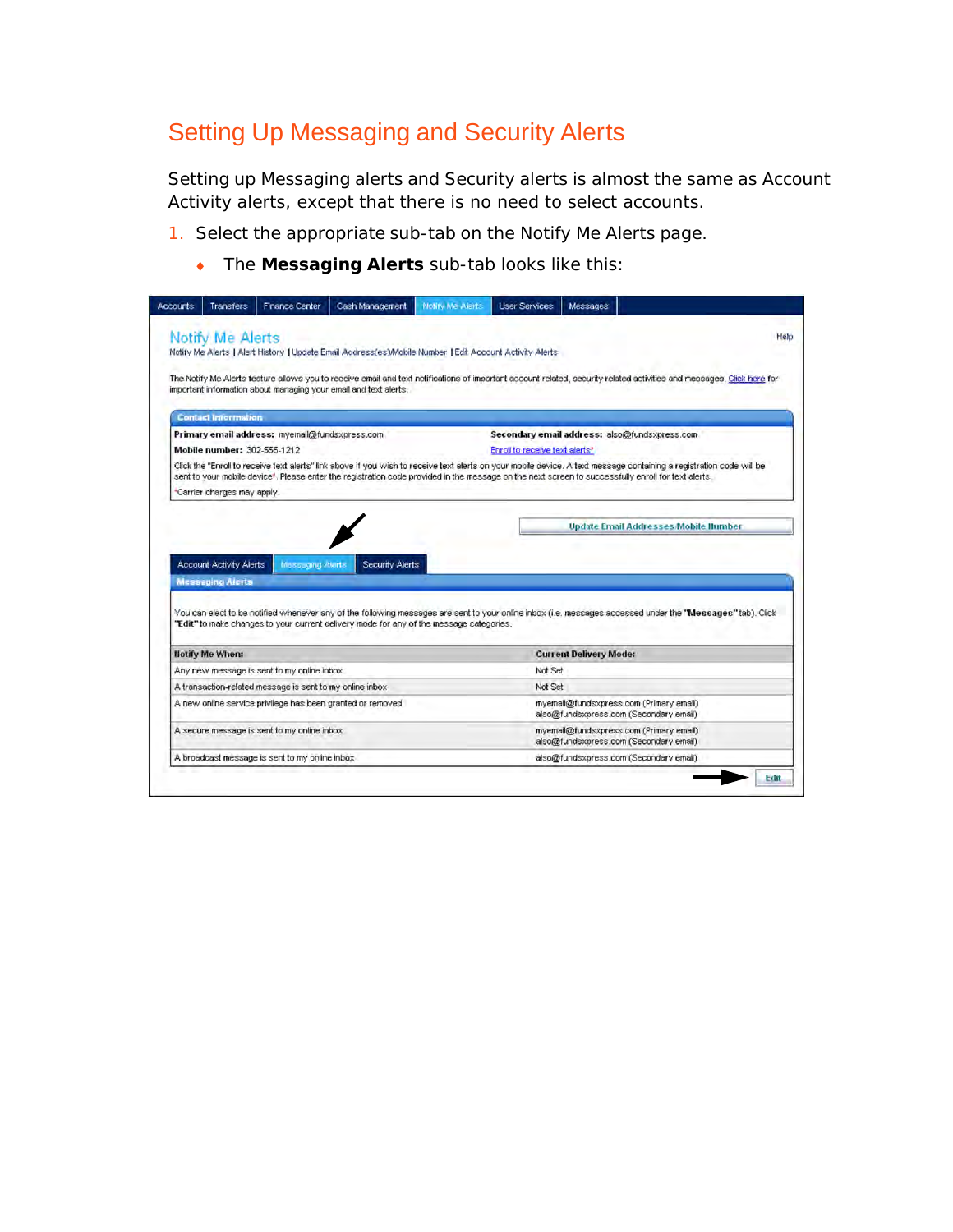◆ The **Security Alerts** sub-tab looks like this:

|                                   | <b>Finance Center</b>                          | Cash Management                                                                                                | Notify Me Aterts | <b>User Services</b>                                                              | Messages |                                                                                                                                                                                                                                                                                                                            |
|-----------------------------------|------------------------------------------------|----------------------------------------------------------------------------------------------------------------|------------------|-----------------------------------------------------------------------------------|----------|----------------------------------------------------------------------------------------------------------------------------------------------------------------------------------------------------------------------------------------------------------------------------------------------------------------------------|
| <b>Notify Me Alerts</b>           |                                                |                                                                                                                |                  |                                                                                   |          | Help                                                                                                                                                                                                                                                                                                                       |
|                                   |                                                | Notify Me Alerts   Alert History   Update Email Address(es)/Mobile Number   Edit Account Activity Alerts       |                  |                                                                                   |          |                                                                                                                                                                                                                                                                                                                            |
|                                   |                                                |                                                                                                                |                  |                                                                                   |          |                                                                                                                                                                                                                                                                                                                            |
|                                   |                                                | important information about managing your email and text alerts.                                               |                  |                                                                                   |          | The Notify Me Alerts feature allows you to receive email and text notifications of important account related, security related activities and messages. Click here for                                                                                                                                                     |
|                                   |                                                |                                                                                                                |                  |                                                                                   |          |                                                                                                                                                                                                                                                                                                                            |
| <b>Contact Information</b>        |                                                |                                                                                                                |                  |                                                                                   |          |                                                                                                                                                                                                                                                                                                                            |
|                                   | Primary email address: myemail@fundsxpress.com |                                                                                                                |                  |                                                                                   |          | Secondary email address: also@fundsxpress.com                                                                                                                                                                                                                                                                              |
| Mobile number: 302-555-1212       |                                                |                                                                                                                |                  | Enroll to receive text alerts*                                                    |          |                                                                                                                                                                                                                                                                                                                            |
|                                   |                                                |                                                                                                                |                  |                                                                                   |          | Click the "Enroll to receive text alerts" link above if you wish to receive text alerts on your mobile device. A text message containing a registration code will be<br>sent to your mobile device*. Please enter the registration code provided in the message on the next screen to successfully enroll for text alerts. |
| *Carrier charges may apply.       |                                                |                                                                                                                |                  |                                                                                   |          |                                                                                                                                                                                                                                                                                                                            |
|                                   |                                                |                                                                                                                |                  |                                                                                   |          |                                                                                                                                                                                                                                                                                                                            |
|                                   |                                                |                                                                                                                |                  |                                                                                   |          | <b>Update Email Addresses Mobile Humber</b>                                                                                                                                                                                                                                                                                |
|                                   |                                                |                                                                                                                |                  |                                                                                   |          |                                                                                                                                                                                                                                                                                                                            |
|                                   |                                                |                                                                                                                |                  |                                                                                   |          |                                                                                                                                                                                                                                                                                                                            |
|                                   |                                                |                                                                                                                |                  |                                                                                   |          |                                                                                                                                                                                                                                                                                                                            |
| <b>Account Activity Alerts</b>    | Messaging Alerts                               | Security Alerta                                                                                                |                  |                                                                                   |          |                                                                                                                                                                                                                                                                                                                            |
| <b>Security Alerts</b>            |                                                |                                                                                                                |                  |                                                                                   |          |                                                                                                                                                                                                                                                                                                                            |
|                                   |                                                |                                                                                                                |                  |                                                                                   |          |                                                                                                                                                                                                                                                                                                                            |
|                                   |                                                |                                                                                                                |                  |                                                                                   |          |                                                                                                                                                                                                                                                                                                                            |
|                                   |                                                | "Edit" to make changes to your current delivery mode for any of the security alert categories described below. |                  |                                                                                   |          |                                                                                                                                                                                                                                                                                                                            |
|                                   |                                                |                                                                                                                |                  |                                                                                   |          |                                                                                                                                                                                                                                                                                                                            |
| <b>Hotify Me When:</b>            |                                                |                                                                                                                |                  | <b>Current Delivery Mode:</b>                                                     |          |                                                                                                                                                                                                                                                                                                                            |
| A security-related change is made |                                                |                                                                                                                |                  | myemail@fundsxpress.com (Primary email)                                           |          |                                                                                                                                                                                                                                                                                                                            |
| Online transfer is processed      |                                                |                                                                                                                |                  | also@fundsxpress.com (Secondary email)<br>myemail@fundsxpress.com (Primary email) |          |                                                                                                                                                                                                                                                                                                                            |
| External transfer is processed    |                                                |                                                                                                                |                  | myemail@fundsxpress.com (Primary email)                                           |          |                                                                                                                                                                                                                                                                                                                            |
| ACH batch is approved             |                                                |                                                                                                                |                  | myemail@fundsxpress.com (Primary email)                                           |          |                                                                                                                                                                                                                                                                                                                            |
| Wire transfer is approved         |                                                |                                                                                                                |                  | myemail@fundsxpress.com (Primary email)                                           |          |                                                                                                                                                                                                                                                                                                                            |
| Sub user is added                 |                                                |                                                                                                                |                  | myemail@fundsxpress.com (Primary email)                                           |          |                                                                                                                                                                                                                                                                                                                            |
|                                   | Sub-User IP address restriction is changed     |                                                                                                                |                  | myemail@fundsxpress.com (Primary email)                                           |          | All mandatory Security alerts are delivered to your primary email address. You can also elect to be notified at a secondary email address and/or mobile device. Click                                                                                                                                                      |

(The alert "A security-related change is made" always appears. You see other alerts only when you have corresponding Internet banking services and/or user privileges.)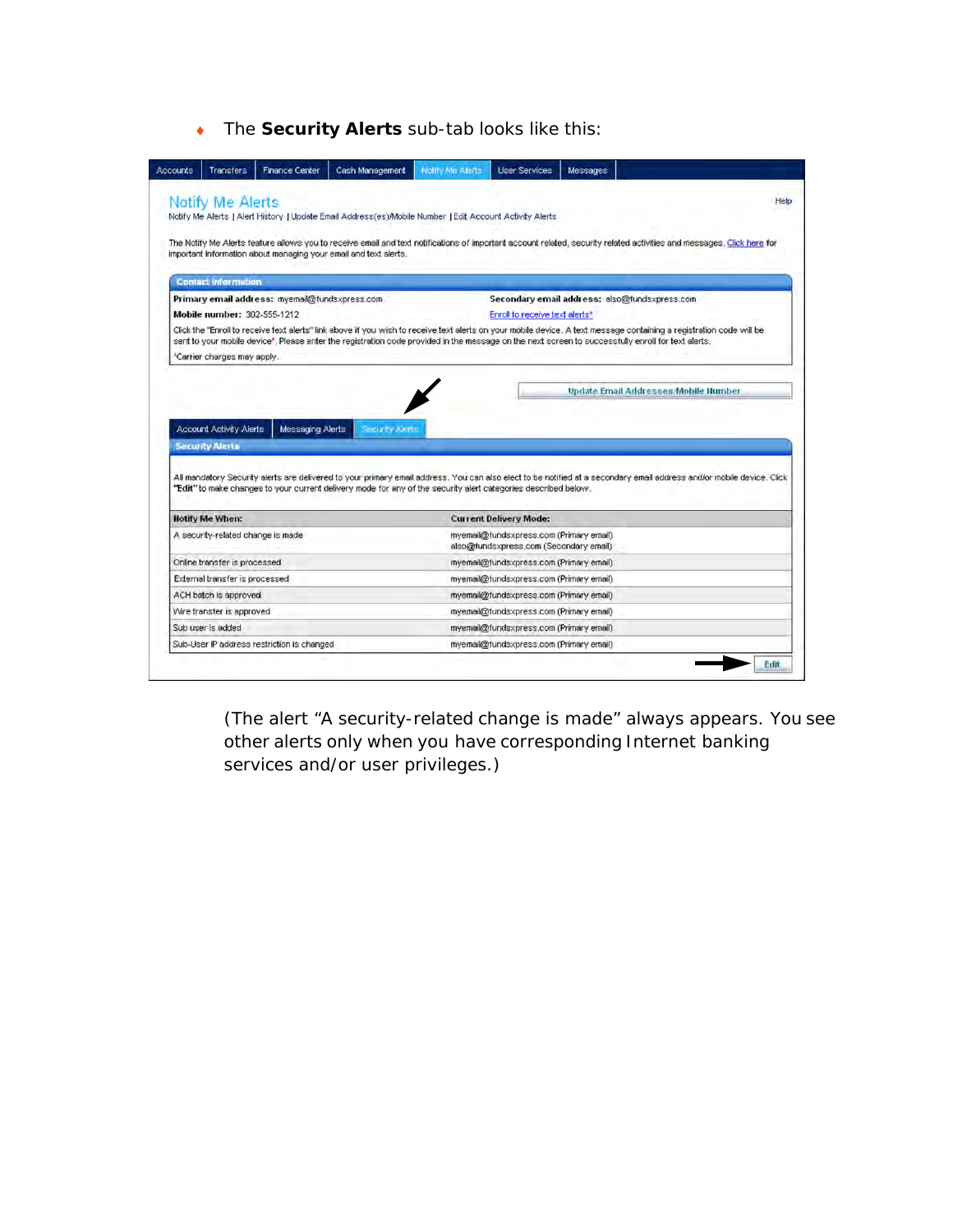2. Click the **Edit** button for either sub-tab to go to the editing page for the selected alert type. The Messaging Alerts page looks like this:

| <b>Contact Information</b>                                                                                                                                                                                                                                                                        |                                                                                                                                                                         |
|---------------------------------------------------------------------------------------------------------------------------------------------------------------------------------------------------------------------------------------------------------------------------------------------------|-------------------------------------------------------------------------------------------------------------------------------------------------------------------------|
|                                                                                                                                                                                                                                                                                                   |                                                                                                                                                                         |
| Primary email address: myenail@fundsxpress.com<br>Mobile number: 302-555-1212                                                                                                                                                                                                                     | Secondary email address: also@fundsxpress.com<br>Enroll to receive text alerts*                                                                                         |
| sent to your mobile device". Please enter the registration code provided in the message on the next screen to successfully enroll for text alerts.                                                                                                                                                | Click the "Enroll to receive text alerts" link above if you wish to receive text alerts on your mobile device. A text message containing a registration code will be    |
| *Carrier charges may apply.                                                                                                                                                                                                                                                                       |                                                                                                                                                                         |
|                                                                                                                                                                                                                                                                                                   | <b>Update Email Addresses Mobile Ilumber</b>                                                                                                                            |
|                                                                                                                                                                                                                                                                                                   |                                                                                                                                                                         |
| <b>Mensaging Alerts</b>                                                                                                                                                                                                                                                                           |                                                                                                                                                                         |
| your preferences and click "Submit" to process your request. Click "Cancel" to return to the previous page.                                                                                                                                                                                       | You can elect to be notified whenever any of the following messages are sent to your online inbox (i.e. messages accessed under the "Messages" tab). Select<br>Send to: |
|                                                                                                                                                                                                                                                                                                   |                                                                                                                                                                         |
|                                                                                                                                                                                                                                                                                                   | myemail@fundsxpress.com (Primary email)<br>also@fundsxpress.com (Secondary email)                                                                                       |
|                                                                                                                                                                                                                                                                                                   | 302-555-1212 (Mobile)                                                                                                                                                   |
|                                                                                                                                                                                                                                                                                                   | myemail@fundsxpress.com (Primary email)                                                                                                                                 |
|                                                                                                                                                                                                                                                                                                   | also@fundsxpress.com (Secondary email)                                                                                                                                  |
|                                                                                                                                                                                                                                                                                                   | 302-555-1212 (Mobile)                                                                                                                                                   |
|                                                                                                                                                                                                                                                                                                   | myemail@fundsxpress.com (Primary email)                                                                                                                                 |
|                                                                                                                                                                                                                                                                                                   | v also@fundsxpress.com (Secondary email)                                                                                                                                |
|                                                                                                                                                                                                                                                                                                   | 302-555-1212 (Mobile)                                                                                                                                                   |
|                                                                                                                                                                                                                                                                                                   | Ⅳ myernail@fundsxpress.com (Primary email)                                                                                                                              |
|                                                                                                                                                                                                                                                                                                   | valso@fundsxpress.com (Secondary email)                                                                                                                                 |
|                                                                                                                                                                                                                                                                                                   | 302-555-1212 (Mobile)                                                                                                                                                   |
| <b>Messaging Alerts</b><br>Any new message is sent to my online inbox<br>A transaction-related message is sent to my online inbox<br>A new online service privilege has been granted or removed<br>A secure message is sent to my online inbox.<br>A broadcast message is sent to my online inbox | myemail@fundsxpress.com (Primary email)<br>v also@fundsxpress.com (Secondary email)                                                                                     |

3. On the editing page, select delivery mode(s) to indicate where the desired alerts should be sent.

#### **Note**

Most Security alerts are not optional. They have the primary email address selected as a delivery mode by default, and it cannot be removed.

4. In the case of Security alerts, as illustrated below, some alerts take a parameter value. You can change the system default value if necessary, but cannot increase threshold values beyond limits that you specify.